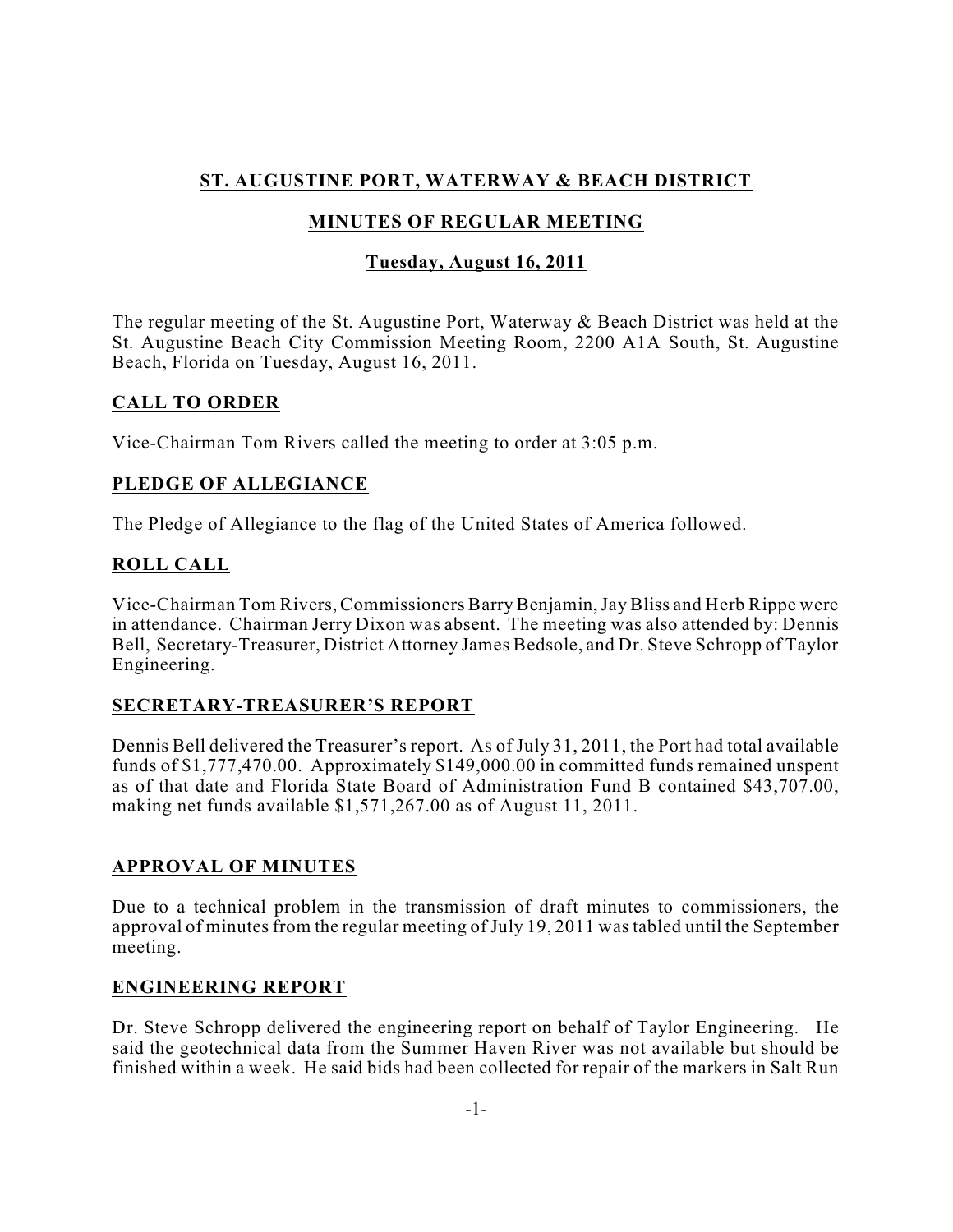and that the low bidder would be released to begin repairs as soon as new signage is available.

At 3:08 p.m., Chairman Dixon arrived. Chairman Dixon said the captain of the boat involved had written a letter claiming he had nothing to do with the damage.

Commissioner Bliss asked if any report on inlet scouring was available. Dr. Schropp said Dr. Srinivas is gathering the requested information and will provide it to commissioners prior to the next meeting.

### **OLD BUSINESS**

Chairman Dixon said he had a conference call with Dr. Schropp and Jim Piggott of the City of St. Augustine regarding emergency dredging. Dr. Schropp said the Currituck had removed 4,500 cubic yards from the inlet channel in two days. The Currituck worked slowly because of the massive shoaling which prevented it from approaching the inlet channel directly and the fact it had to travel two miles to the drop site at St. Augustine Beach.

The memorandum of agreement provided to the Army Corps of Engineers (ACOE) for continued inlet dredging is still under consideration by that agency. He said the ACOE is also beginning a new inlet survey which should provide new data as to the shoaling problem.

Commissioner Rippe questioned Dr. Schropp about his comment that the inlet was only one foot deep in places near the official channel. Dr. Schropp confirmed that the shoaling was so severe in places the Currituck could only cut around the shoals and could not get to the area designated as channel.

Commissioner Bliss commented he believes marker 5A has disappeared and wanted to know whether ACOE would replace it. Dr. Schropp said only the Coast Guard is authorized to replace inlet markers. Chairman Dixon said the USCG has refused to light the red markers on the north side of the inlet but that lighting the green markers on the south side, especially 5 and 5A, would be helpful. Commissioner Bliss said 5 and 5A lead around the worst shoal.

Commissioner Bliss said funding inlet dredging now and in the future is a problem for the Port. Chairman Dixon said the current permit will be in force for a few years and the Port can add a little money now to temporarily assist in dredging, but the long-term health of the inlet will require federal funds. Commissioner Bliss then asked why the USCG funded the Currituck's work for two weeks at Ponce Inlet while St. Augustine Inlet only got the dredge for two days.

Commissioner Rippe said all of the sand used to renourish St. Augustine Beach should be coming out of the inlet and that the Port needs to be proactive in obtaining assistance for the inlet. Commissioner Bliss said the City, the County and the Florida Inland Navigation District (FIND) should be funding inlet dredging.

Commissioner Rivers said the best way to generate extra funds for the inlet is to expand the District's boundaries to all of St. Johns County. Commissioner Dixon and Commissioner Rippe said they support the concept.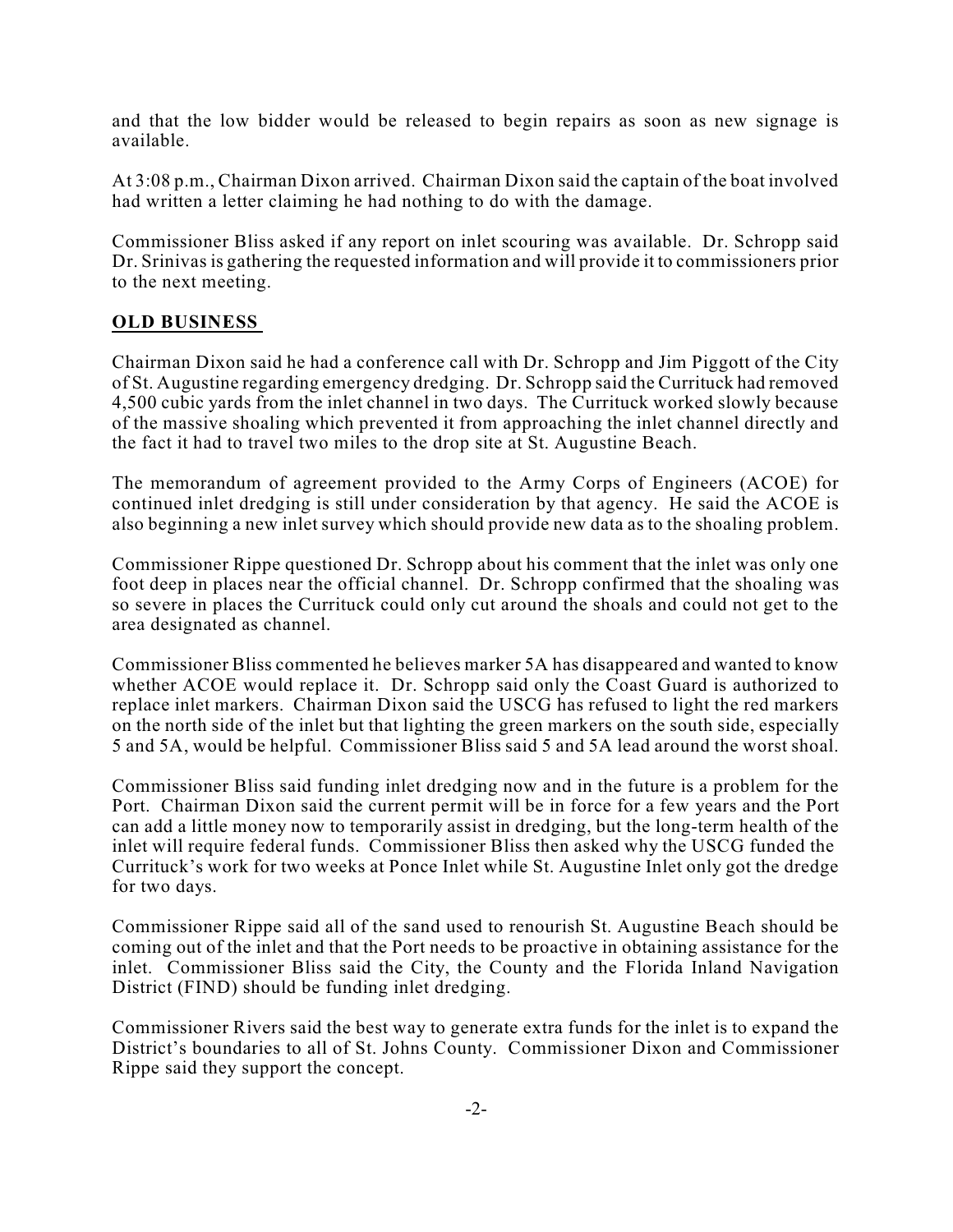Commissioner Bliss said the District should not be trying to fund any dredging on its own but should be soliciting and matching funds from other agencies of government. He said future funding is uncertain, the channel is unprotected by a jetty, and the inlet survives only because of a huge tidal flow and needs to be marked better.

Chairman Dixon said the District's main job is to take care of the inlet and that it has never been saddled with the entire cost because of FIND. He said other states such as North and South Carolina have no agency like FIND and that their inlets are in terrible condition because of that fact.

#### **Commissioner Bliss moved to have the District request funding participation from the City of St. Augustine and St. Johns County, and that the District match their contributions instead of attempting to fund dredging by itself.**

#### **The motion died for lack of a second.**

Commissioner Rippe asked whether the other commissioners had received copies of his budget worksheet. Commissioner Bliss said he would like the District to budget funds for purchasing depth information on the inlet from local commercial operators so that it could be shared with boaters. Chairman Dixon said boat captains are responsible for their own safety.

Linda Ginn, 9051 Gene Johnson Road, reported she met with representatives of St. Johns County and that the County has agreed to act as permittee for the Summer Haven River rehabilitation project. Dr. Schropp said the only information needed to use sand from the river for beach placement is proof regarding sand quality.

Ellis Zahre, 9167 Old A1A, thanked the Board for taking action on the rehabilitation of the Summer Haven River. He said he appreciated the Board's willingness to help the citizens of Summer Haven even though he is frustrated by the slow pace of the entire process. Chairman Dixon said the current national debt has made money for projects like this one difficult to obtain.

#### **NEW BUSINESS**

#### A. Locust Street Non-motorized Boat Launch.

Commissioner Rippe discussed the possibility of placing some sort of small boat launching area on the road right-of-way at the east end of Locust Street in the City of St. Augustine. No one attended to speak on behalf of the initiative and Commissioner Rippe said he believed it to be a dead issue. Chairman Dixon said the land involved is under City jurisdiction and the proponents must convince the City to allow such a facility before the District could consider funding.

B.J. Kalaidi, St. Augustine, said the Board should not fund something as unnecessary and controversial as this boat launch. No one in the neighborhood wants it and the City has not approved it.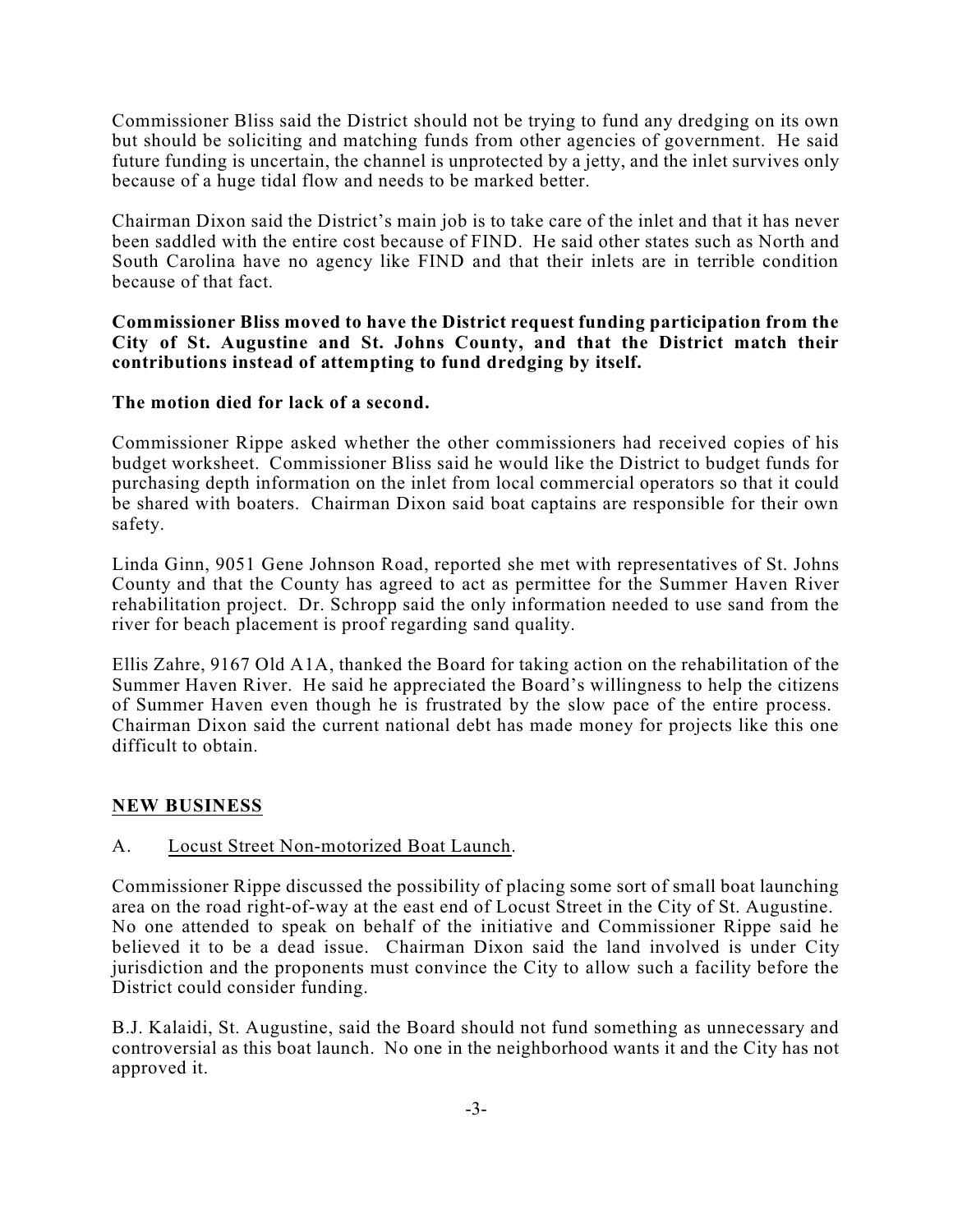### B. Funding Request for Artifact Restoration and Conservation.

Dr. Sam Turner, Director of Archeology for the St. Augustine Lighthouse and Museum presented information to the Board regarding a wreck LAMP excavated offshore from the Inlet. Dr. Turner said many refugee vessels carrying loyalists from Charleston at the end of the Revolutionary War wrecked offshore from St. Augustine. Their vessels carried many household items not normally found on seagoing vessels of that era. LAMP is in the process of conserving many artifacts found on the recent site and Dr. Turner displayed photographs of many items as well as encrusted samples.

Commissioners then discussed with Dr. Turner whether the District's charter would permit the District to contribute to LAMP's conservation efforts. Dr. Turner agreed to provide more information on their work.

## **PUBLIC COMMENT**

Dudley Barringer, 50 Water Street, said he lives in the Locust Street area and is against any boat launch there because there is no parking. He also said people can already access the water and nothing else is needed.

Commander Michelle Perry, St. Augustine Police Department, reported there are four boats in Salt Run without registrations which have received warnings. She said the only derelict vessel in the area, south of the south mooring field, will be removed soon.

Lt. Steve Zukowski, FFWCC, said the new boatlift at the City Marina is operational. The new boat is designed to make it easier to board vessels, especially moving vessels.

Sgt. Jay Bucher, SJSO, reported his agency had arrested a suspect in a number of recent boat burglaries and had recovered a large amount of stolen property.

Jim Piggott, City of St. Augustine, said the City Commission passed a draft ordinance for harbor management pursuant to the plan by FFWCC to adopt a model ordinance statewide.

### **COMMENTS BY COMMISSIONERS**

Commissioner Rippe announced he will miss the September meeting and will return in October. Chairman Dixon said the litigating property owners north of the Inlet have sent a letter to the Department of the Interior in support of dredging the Inlet. He also said he had been contacted by Comanche Cove regarding the dredging of their entrance channel.

Commissioner Bliss said he was disappointed the Coast Guard had refused to consider lighting the red markers in the Inlet as it is a very challenging navigation problem. Commissioner Rippe agreed.